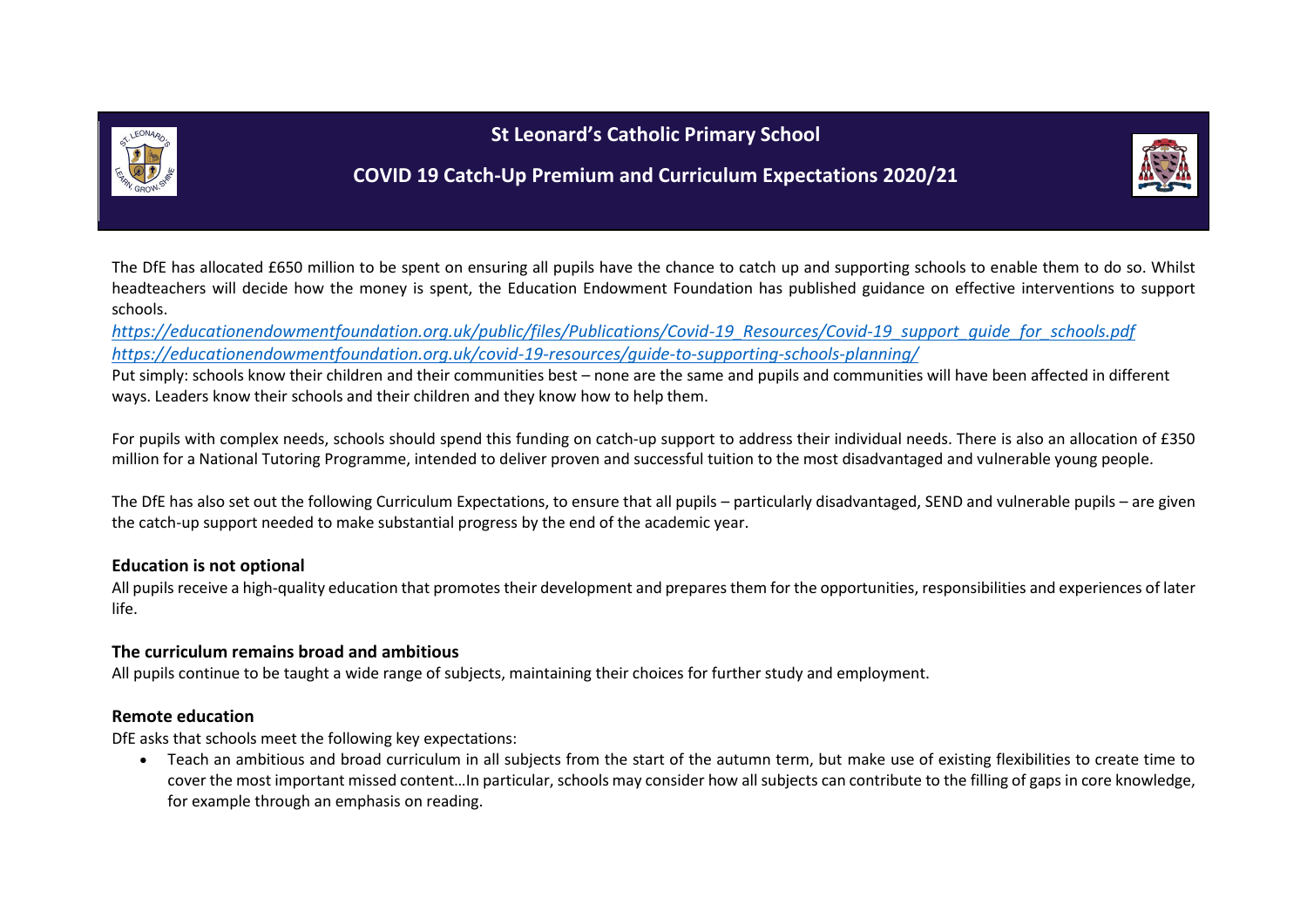- Aim to return to the school's normal curriculum in all subjects by summer term 2021.
- Plan on the basis of the educational needs of pupils. Curriculum planning should be informed by an assessment of pupils' starting points and addressing the gaps in their knowledge and skills.
- Develop remote education so that it is integrated into school curriculum planning.

Schools should set out how they will allocate the additional funding to support curriculum recovery this academic year. The EEF guidance suggests a **3-tiered approach\*:**

### **A Teaching**

- High-quality teaching for all
- Effective diagnostic assessment
- Supporting remote learning
- Focusing on professional development

#### **B Targeted academic support**

- High-quality one to one and small group tuition
- Teaching Assistants and targeted support
- Academic tutoring
- Planning for pupils with Special Educational Needs and Disabilities (SEND)

### **C Wider strategies**

- Supporting pupils' social, emotional and behavioural needs
- Planning carefully for adopting a Social and Emotional Learning curriculum
- Communicating with and supporting parents
- Supporting parents with pupils of different ages
- Successful implementation in challenging times

### **Total Catch up funding available: £13 200 (Based on NOR 1.10.20: 152)**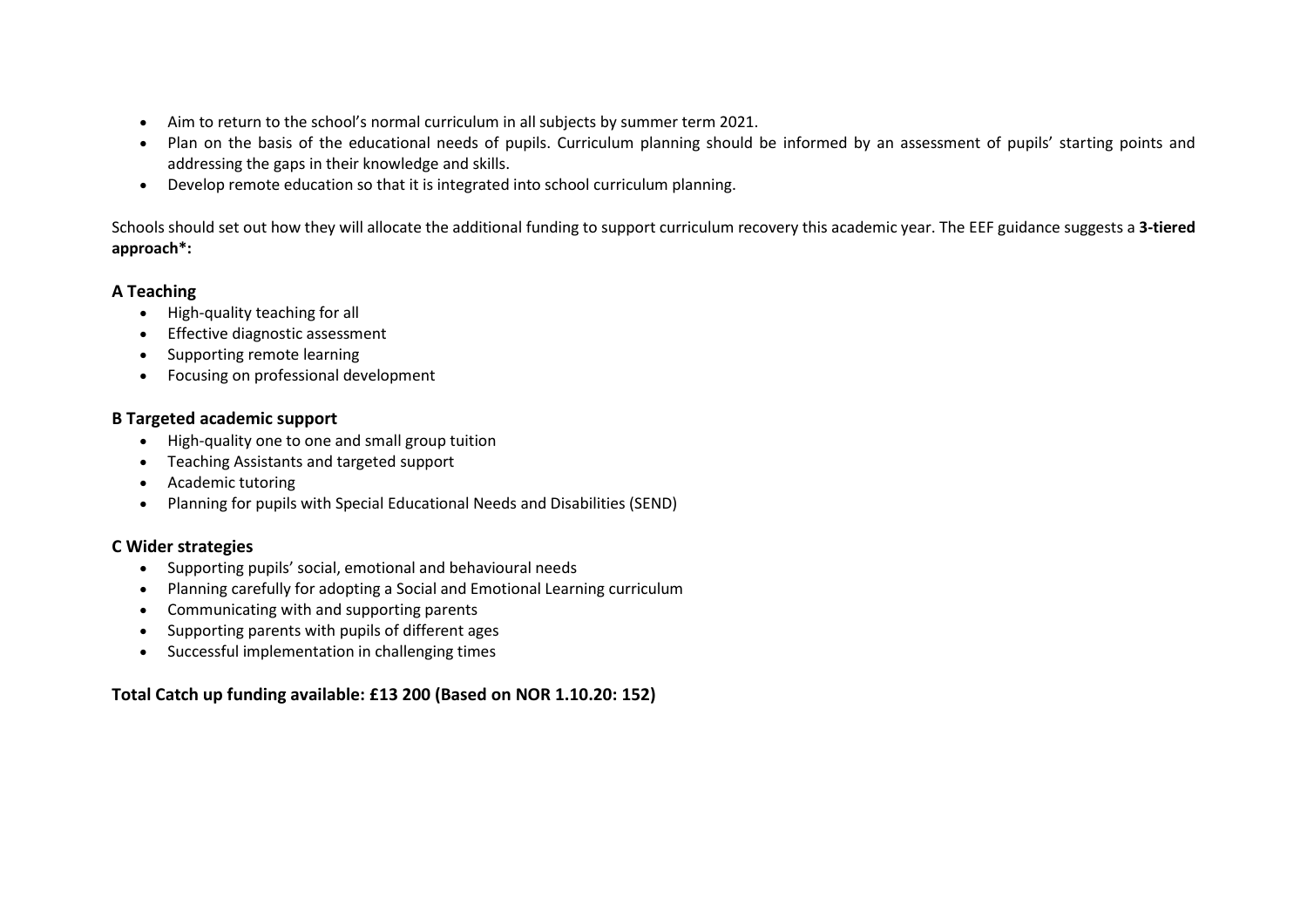| Issues identified from September 2020 as barriers to learning (e.g. curriculum gaps / literacy / attendance / wellbeing)                                                                                                                                                                                                                                                                |                                                  |  |  |  |  |
|-----------------------------------------------------------------------------------------------------------------------------------------------------------------------------------------------------------------------------------------------------------------------------------------------------------------------------------------------------------------------------------------|--------------------------------------------------|--|--|--|--|
| <b>Issue</b>                                                                                                                                                                                                                                                                                                                                                                            | <b>How identified</b>                            |  |  |  |  |
| 1. Gaps in reading knowledge that have appeared between March and July 2020 (as identified through assessment in Term 1),<br>in particular phonics awareness in Years 4-6.                                                                                                                                                                                                              | Accelerated reader scheme<br>Teacher assessments |  |  |  |  |
| Gaps in reading knowledge that have appeared between March and July 2020 (as identified through assessment in Term 1),<br>2.<br>in particular comprehension skills in KS2.                                                                                                                                                                                                              | Accelerated reader - STAR<br>assessments         |  |  |  |  |
| Poor stamina for writing, in particular during English longer writing activities<br>3.                                                                                                                                                                                                                                                                                                  | Initial writing assessments                      |  |  |  |  |
| Poor speech and language skills on entry to Reception<br>4.                                                                                                                                                                                                                                                                                                                             | Initial EYFS baselines                           |  |  |  |  |
| Poor fine motor skills on entry to Reception<br>5.                                                                                                                                                                                                                                                                                                                                      | Initial EYFS baselines                           |  |  |  |  |
| Gaps in maths knowledge that have appeared between March and July 2020 (as identified through assessment in Term 1), in<br>6.<br>particular basic understanding of operations                                                                                                                                                                                                           | Initial maths assessments                        |  |  |  |  |
| Ensuring all pupils can access online learning at home<br>7.                                                                                                                                                                                                                                                                                                                            | Remote learning survey                           |  |  |  |  |
| Maintaining a high attendance % for all pupils is a priority<br>8.                                                                                                                                                                                                                                                                                                                      | Weekly attendance analysis                       |  |  |  |  |
| Wellbeing: Concerns around anxiety and safeguarding issues following the lockdown period<br>9.                                                                                                                                                                                                                                                                                          | Parental survey (Sep 2020)                       |  |  |  |  |
| 10. Ensuring parental engagement levels are maintained during the 'virtual meeting' era                                                                                                                                                                                                                                                                                                 | Parental survey (Sep 2020)                       |  |  |  |  |
| 11. The new plans for the school day create a number of logistical difficulties which could hamper high quality teaching and<br>learning if we are not careful, particularly in regard to interventions with SEND and disadvantaged pupils<br>** Not all issues will be addressed through the Cateb Un premium strategy and will be included within the Sebeel Development Plan 2020 21 | Teacher and formal assessments                   |  |  |  |  |

*\*\* Not all issues will be addressed through the Catch-Up premium strategy and will be included within the School Development Plan 2020-21*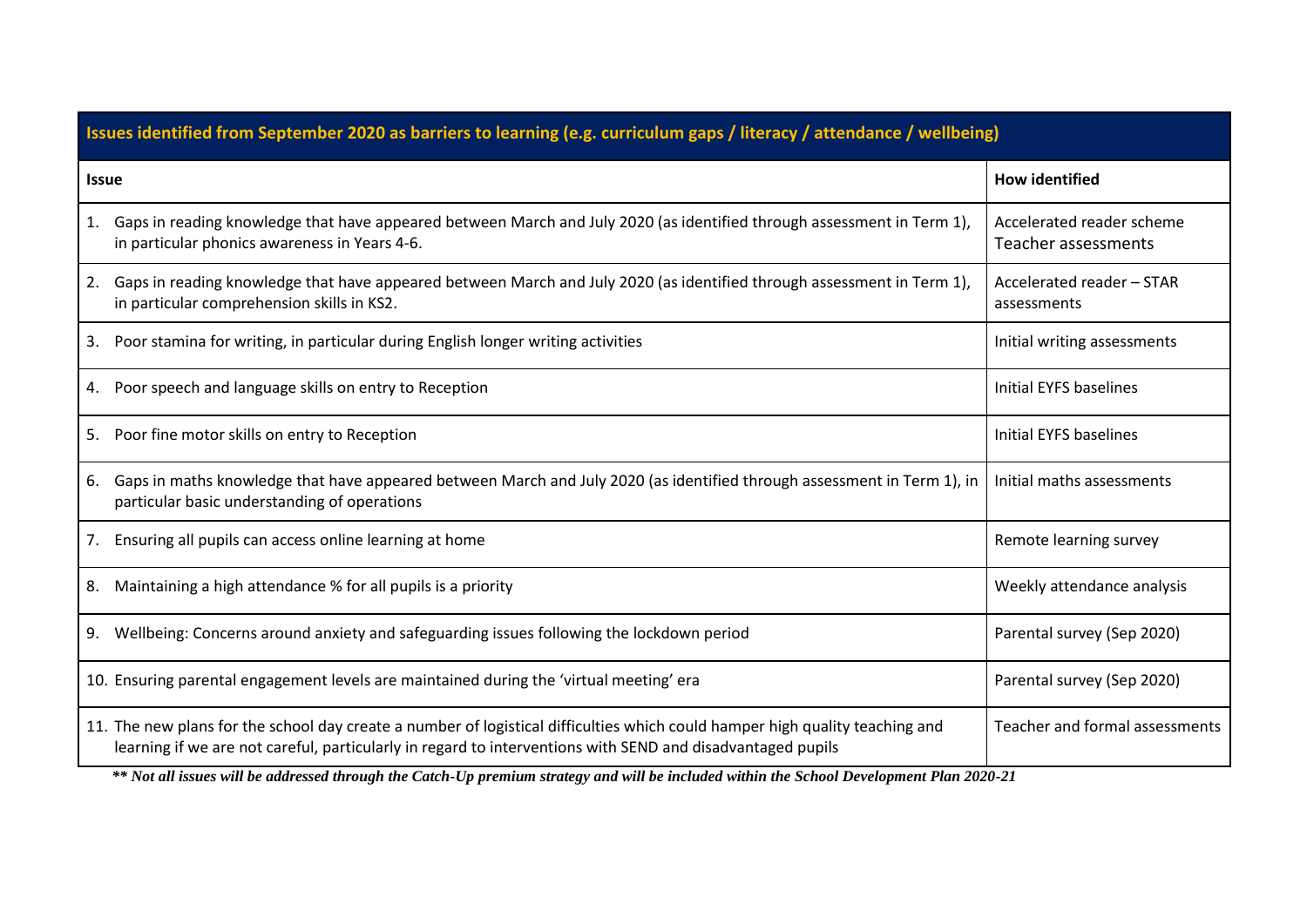| <b>Action</b>                                                                                                                                                                                                                                                                                                                                                                                                                                                                                                         | Issue(s)<br>addressed | <b>Tier</b><br>∗ | <b>Intended outcome</b>                                                                                                                                                                                                                                                                                                                                                                                     | <b>Time</b><br>scale | <b>Planned Cost</b> |  |  |  |
|-----------------------------------------------------------------------------------------------------------------------------------------------------------------------------------------------------------------------------------------------------------------------------------------------------------------------------------------------------------------------------------------------------------------------------------------------------------------------------------------------------------------------|-----------------------|------------------|-------------------------------------------------------------------------------------------------------------------------------------------------------------------------------------------------------------------------------------------------------------------------------------------------------------------------------------------------------------------------------------------------------------|----------------------|---------------------|--|--|--|
| To support the quality first teaching taking place in<br>classes, placement of academic tutors from Teach<br>First will support both the teaching of specific<br>subjects as well as the 1:1 and small group tuition<br>of pupils                                                                                                                                                                                                                                                                                     | 126                   | B                | Specific curriculum support in place to enhance<br>quality first teaching<br>Individual and small group tuition will plug the<br>gaps in reading (including phonic) and basic<br>maths skills which will be measurable through<br>ongoing assessments                                                                                                                                                       | October<br>2020      | £8433               |  |  |  |
| Impact:<br>This has released staff across the school, initially KS2, to lead individual and small group interventions for one afternoon per week.<br>$\bullet$<br>The individual pupils identified are now receiving support to 'plug the gap' that were seen in initial start of year assessments<br>$\bullet$<br>Further assessments at end of term will show further improvements<br>$\bullet$<br>Question impact since January due to partial closure? I have asked individual staff for their views<br>$\bullet$ |                       |                  |                                                                                                                                                                                                                                                                                                                                                                                                             |                      |                     |  |  |  |
| In order to address the gaps identified through<br>Accelerated Reader Star reading Tests and teacher<br>assessment.                                                                                                                                                                                                                                                                                                                                                                                                   | 12                    | A B              | Individual pupils identified and provided a<br>sequential and targeted approach to address<br>barriers resulting in their working well below<br>age expected standards in phonics, reading and<br>comprehension. Through an individualised<br>programme that is easily accessible, pupil<br>progress can be measured and recorded.<br>Engagement is also measured through the<br>management tools provided. | Oct 2020             | £1 323.50           |  |  |  |

**Impact:**

- **Before the New Year, we were seeing a clear impact as pupils were being given access within school**
- **Phonic scores were seen to improve, along with reading comprehension skills**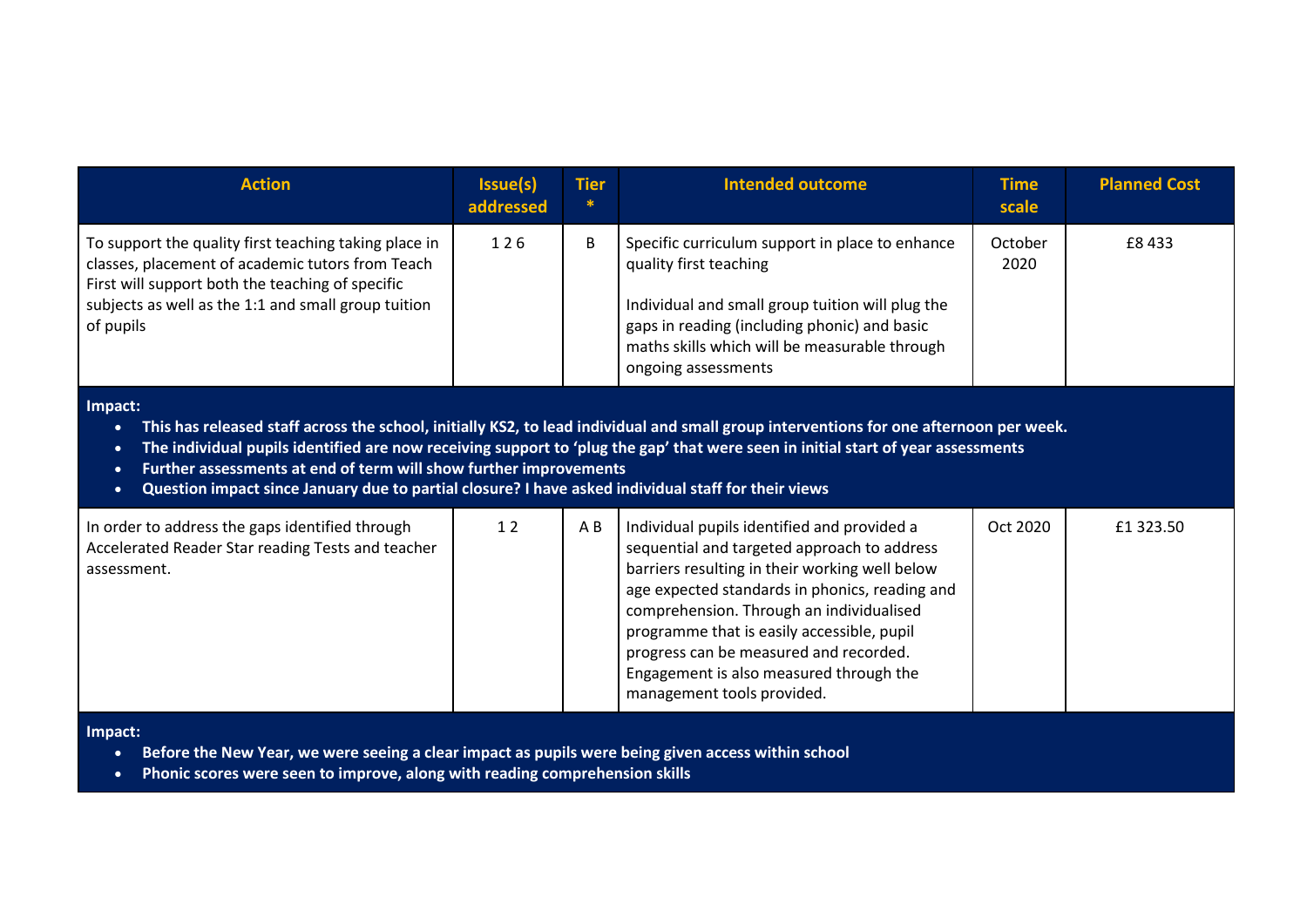| Partial closure has resulted in many not accessing from home and this is an area being addressed by<br>$\bullet$<br>Data scrutiny in Easter will show the impact. We expect pupils to have made accelerated progress in Lexia and therefore reading.<br>$\bullet$<br>Clear impact for significant number of pupils<br>$\bullet$                                                                                                                                                                                                                          |    |              |                                                                                                                                                                                                                                                                             |                  |                                 |  |  |
|----------------------------------------------------------------------------------------------------------------------------------------------------------------------------------------------------------------------------------------------------------------------------------------------------------------------------------------------------------------------------------------------------------------------------------------------------------------------------------------------------------------------------------------------------------|----|--------------|-----------------------------------------------------------------------------------------------------------------------------------------------------------------------------------------------------------------------------------------------------------------------------|------------------|---------------------------------|--|--|
| In order to support the small group and individual<br>work in maths, maths lead to purchase White Rose<br>Maths workbooks for use in small group<br>interventions. Staff can follow WRM programme to<br>deliver interventions based on learning that has<br>taken place in class.                                                                                                                                                                                                                                                                        | 6  | B            | Individual and small group tuition will plug the<br>gaps in basic maths skills measurable through<br>baseline and ongoing summative assessments.                                                                                                                            | November<br>2020 | Maths and CPD SLA<br>through LA |  |  |
| To close gap in reasoning skills across the school for<br>all pupils, including those expected to achieve GDS,<br>and reinforce learning through visual stimulus and<br>ensure full coverage achieved to address missed or<br>lost learning. This builds on basic skills in both<br>whole class and small group intervention.<br>Resources will be suitable to support home<br>learning if required and aid remote learning to<br>mirror school learning in the event of individual or<br>whole bubble isolation to prevent gaps in learning<br>growing. | 67 | AB           | Individual and small group tuition will plug the<br>gaps in basic maths skills measurable through<br>baseline and ongoing summative assessments.<br>This will also target pupils targeted for GDS who<br>are currently working below this standard due<br>to lost learning. | November<br>2020 |                                 |  |  |
| Impact:                                                                                                                                                                                                                                                                                                                                                                                                                                                                                                                                                  |    |              |                                                                                                                                                                                                                                                                             |                  |                                 |  |  |
| To support the phonics programme, including for<br>those struggling in KS2, a range of accessible<br>reading books must be purchased. These will be<br>used to support intervention as well as improve the<br>desire to read by pupils.                                                                                                                                                                                                                                                                                                                  | 12 | $\mathsf{C}$ | Extensive range of reading resources are<br>available for all pupils to access (at their level),<br>improve overall reading abilities and develop<br>further the love of reading.                                                                                           | October<br>2020  | £1 357.50                       |  |  |
| Alongside this, literacy lead to purchase reading<br>resources to match Accelerated Reading                                                                                                                                                                                                                                                                                                                                                                                                                                                              |    |              |                                                                                                                                                                                                                                                                             |                  | £326                            |  |  |